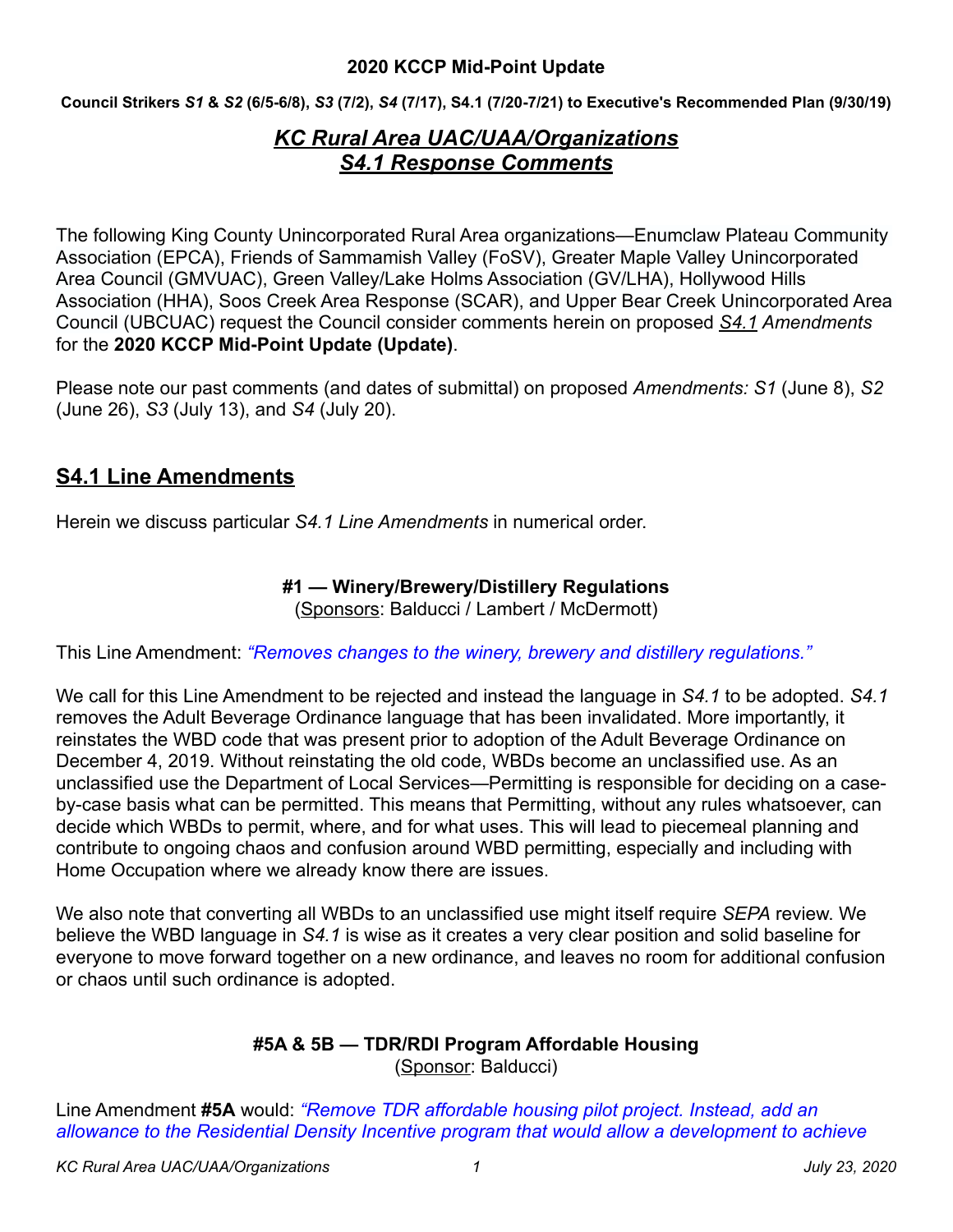**Council Strikers** *S1* **&** *S2* **(6/5-6/8),** *S3* **(7/2),** *S4* **(7/17), S4.1 (7/20-7/21) to Executive's Recommended Plan (9/30/19)** 

# *KC Rural Area UAC/UAA/Organizations S4.1 Response Comments*

*200% of base density when affordable housing is provided at 40% area medium income in unincorporated King County."* While Line Amendment **#5B** *"Removes TDR affordable housing pilot."*

We do not understand what the urgency is and would like to see some analysis or information that decreasing the income level to 40% from 50% will help the program work. Also, we don't know how many developers are able to provide housing at 50%. We believe it is impossible to respond to a complicated proposal with little or no time and information/analyses. It should be brought back at a later time.

# **#7 — APD Mitigation**

(Sponsor: Lambert)

This Line Amendment: *"Amends mitigation requirements for when land is removed from an agricultural production district. Land is required to be replaced at a 1:1 ratio in the same agricultural production district, at a 1.5:1 ratio in a different agricultural production district, or 2:1 ratio for the financial value of the land if no other land is available."*

We call on the Council to keep the *existing* code language that requires a 1:1 swap in the same APD.

The effect of the language in *S4.1* is that speculators will buy land in close-in APDs near urban centers (such as the Sammamish Valley APD) and try to swap it out for land in APDs that are in farther flung corners of the County. This will destroy the close-in APDs. Even worse, the subsequent line amendment allows for financial consideration. All a speculator has to do is pay off at twice the value in cash and they can sit on farmland.

It might be argued that speculators won't get development rights from permitting, but there is never a guarantee. Further, any sign that the Council is weakening protections for APD farmland means speculators will be more encouraged to buy and hold for a future weakening. Even if a speculator can't get it developed in the near term, just sitting on it—which they can usually afford to do—means it is not leasable to farmers. Farmers require 10-year leases to justify the improvements they must make to the land. Speculators won't do long-term leases to farmers, removing access to APD farmland for farmers, which fundamentally destroys farming.

Speculation is not theory. This situation already exists in the Sammamish Valley APD, where speculators (and WBD violators) are just sitting on APD farmland waiting to see what happens with the WBD code. They ultimately want to commercialize the APD land and are willing to wait out the legal process to see if they will be able to do so, and to what extent. Weakening the swap rules puts yet another "For Sale" sign on farmland and signals to speculators that the tide is turning in their direction.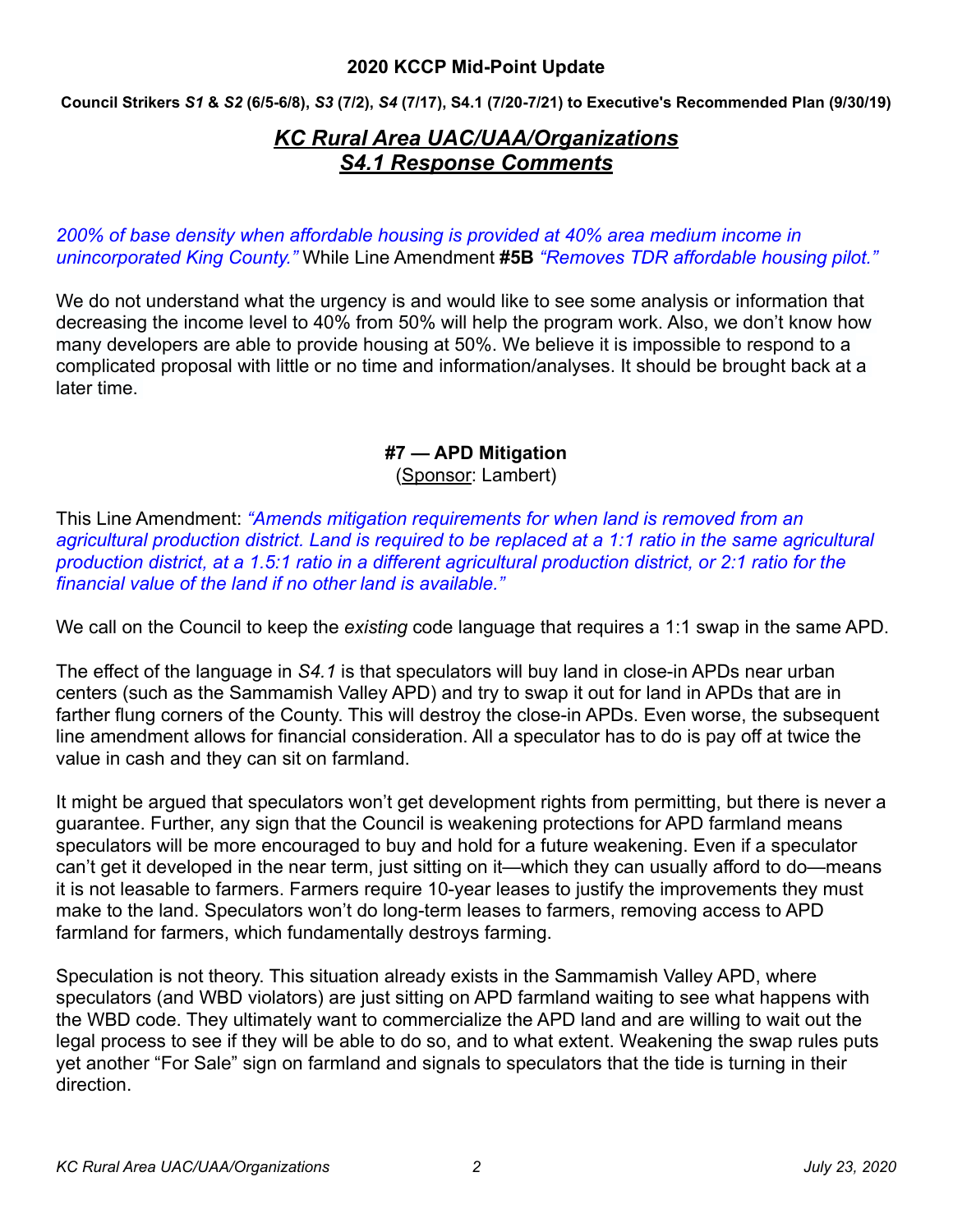**Council Strikers** *S1* **&** *S2* **(6/5-6/8),** *S3* **(7/2),** *S4* **(7/17), S4.1 (7/20-7/21) to Executive's Recommended Plan (9/30/19)** 

# *KC Rural Area UAC/UAA/Organizations S4.1 Response Comments*

Also important to consider is that an APD ecosystem need to maintain enough protected acreage and rural buffer areas to remain ecologically viable for farming. Chipping away bit by bit at rural buffer areas and the farmland itself can set in motion a chain reaction that ultimately renders the entire APD unusable for farming.

The language should remain as it is today, where, if you take land out of an APD, it must be replaced 1:1 in the same APD.

### **#13 — Pacific Raceways Map Amendment**

(Sponsors" Upthegrove / von Reichbauer)

This Line Amendment: *"Modifies Map Amendment 9 to modify the uses allowed on the site, the reversion of the zoning to RA-5 if the racetrack use is abandoned, the procedural and substantive requirements for a conservation easement, and a process to undo the changes in the Map Amendment if the requirements of the conservation easement aren't met."*

We call on the Council to ensure the language here be consistent with the 2012 language by adding *"which ever is greater."* This is implied, or could be taken to be the intent in the current language, but having it explicitly stated would be clearer and unambiguous. In addition, language should be added that would state alterations/exceptions as taken from the Critical Area Code 21 A 24, are not allowed.

## **Process**

We also provide comments on the overall process.

The Council has taken a well-researched and written Recommended *Update* submitted by the Executive on September 30, 2019—one on which all our organizations (and many members of the Public) worked on for months through meetings, discussions, and comments. The Council assigned the *Update* to committee, which spent 6 to 7 months before it released *Striker Amendments* to the Executive's Recommended *Update*: *S1, S2, S3, S4, and S4.1*.

Unfortunately, many of these *Amendments* deal with issues that, after careful inspection, are for special interests. In fact, many have direct links to each other, that seemingly have no connection, yet are dependent upon each other for success, i.e., one can't be done without the other. Yet these Amendments were introduced by the individual Councilmembers as completely separate, standalone actions that are needed to solve some perceived problem that really doesn't exist except for individual proponents who would derive the benefit.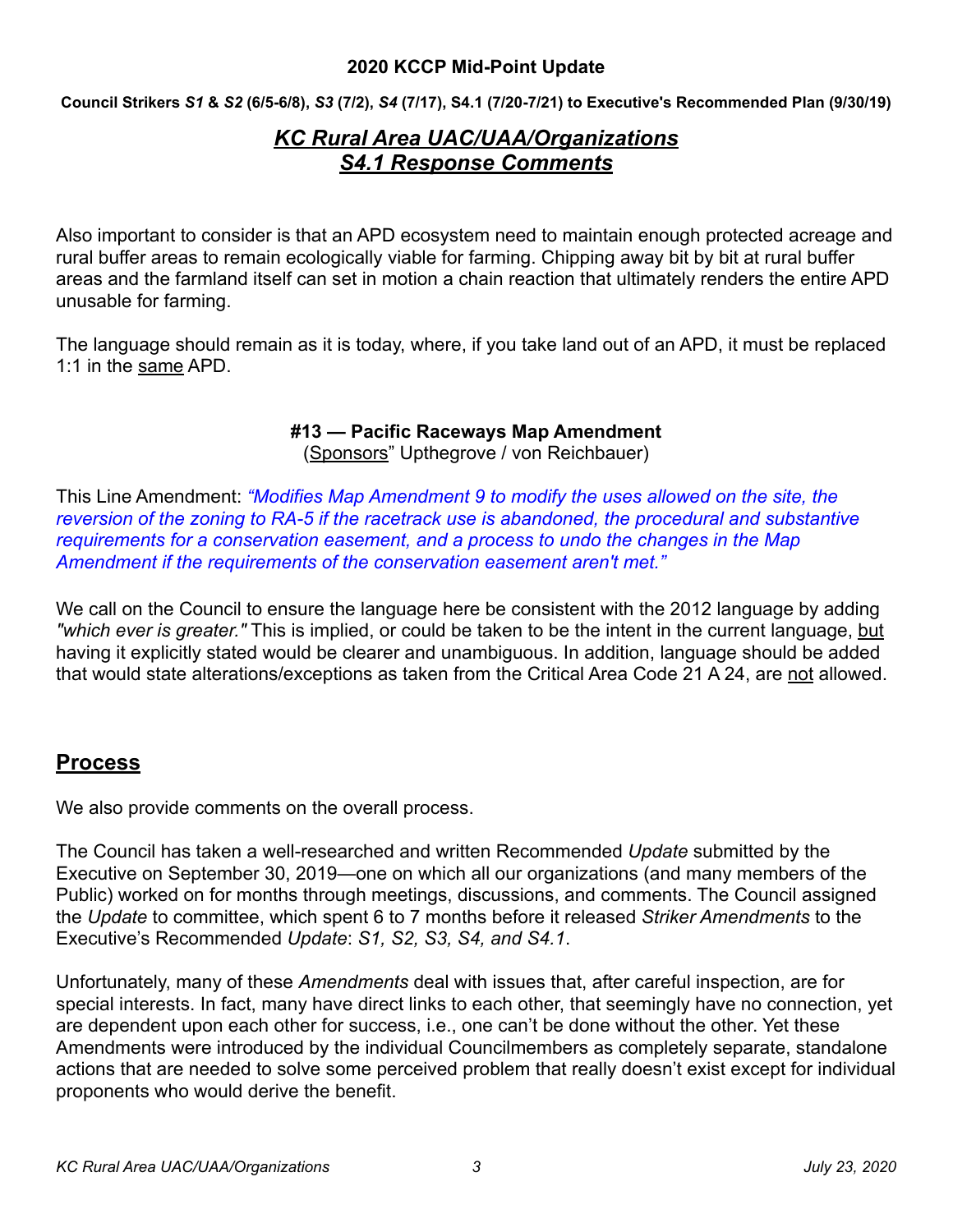**Council Strikers** *S1* **&** *S2* **(6/5-6/8),** *S3* **(7/2),** *S4* **(7/17), S4.1 (7/20-7/21) to Executive's Recommended Plan (9/30/19)** 

# *KC Rural Area UAC/UAA/Organizations S4.1 Response Comments*

More than half this process has been conducted during a Pandemic with virtual meetings and Oral Testimony by telephone with members of the Public strictly limited to 90 seconds each—even though some of these Council meetings have dragged on for 5, 6, 7 hours. We, along with the general Public, are frustrated and disillusioned with this entire process.

Some direct linkages we see in some of the *Striker Amendments* are:

### **#7 — APD Mitigation** and **Woodinville Roundabout**

S2 sought to modify Policy **R-656a** to allow the County to approve alternative mitigation for loss of **APD** land. Long-standing policies for maintaining *existing* acreages in each of our APDs should be retained. These policies require that any land taken out of an APD must be replaced with an equal or greater area of arable land and that is contiguous with the same APD. As discussed above, *S4:1* does nothing to allay these concerns.

On the **Woodinville Roundabout** we agree with this mitigation action. Where possible, future Urban transportation infrastructure should be accommodated *inside* the Urban Growth Area, whenever possible. This project unnecessarily impacted the Sammamish Valley APD due to a combination of the failure of the County to carry out oversight when it ignored the SEPA information provided by the City of Woodinville, which clearly showed this project extending onto the *"protected"* farmland. This mitigation action is, at this point, a reasonable compensation for the loss.

However, it is clear now that these two proposed amendments were linked—the latter dependent upon the former. The City of Woodinville has run into a snag with the replacement property that was to be the mitigation for the Roundabout problem. This seems to have led to proposals to change the 1-to-1 replacement policy. We are very concerned about this. In short, a small problem (the 1/3 acre of APD land taken for the roundabout) is likely being used to justify a *"solution"* that would change the existing replacement policy. The proposals would allow APD land to be removed from our close-in APDs and replaced with land from anywhere else. *S4:1* would allow APD acreage to be taken out of any APD simply by an owner paying twice the value of the land. This would lead to a dramatic shrinkage of our close-in APDs, eventually all of our APDs. We would much rather just see Woodinville pay a fine equivalent to the price of the mitigation effort and just let it go than to see a major policy change which would have ramifications far beyond the 1/3 acre at issue here. And there are plenty of properties around the Sammamish Valley that could be used for mitigation of the roundabout's 1/3 acre, so this action is unnecessary.

The proposed APD change is not necessary to satisfy Woodinville's need to mitigate the roundabout problem. There are plenty of parcels contiguous to the Sammamish Valley APD that could satisfy existing provisions, or even much larger swaps, should the need arise. And for a 1/3-ac problem it would be folly to change county-wide policy that will have such sweeping ramifications.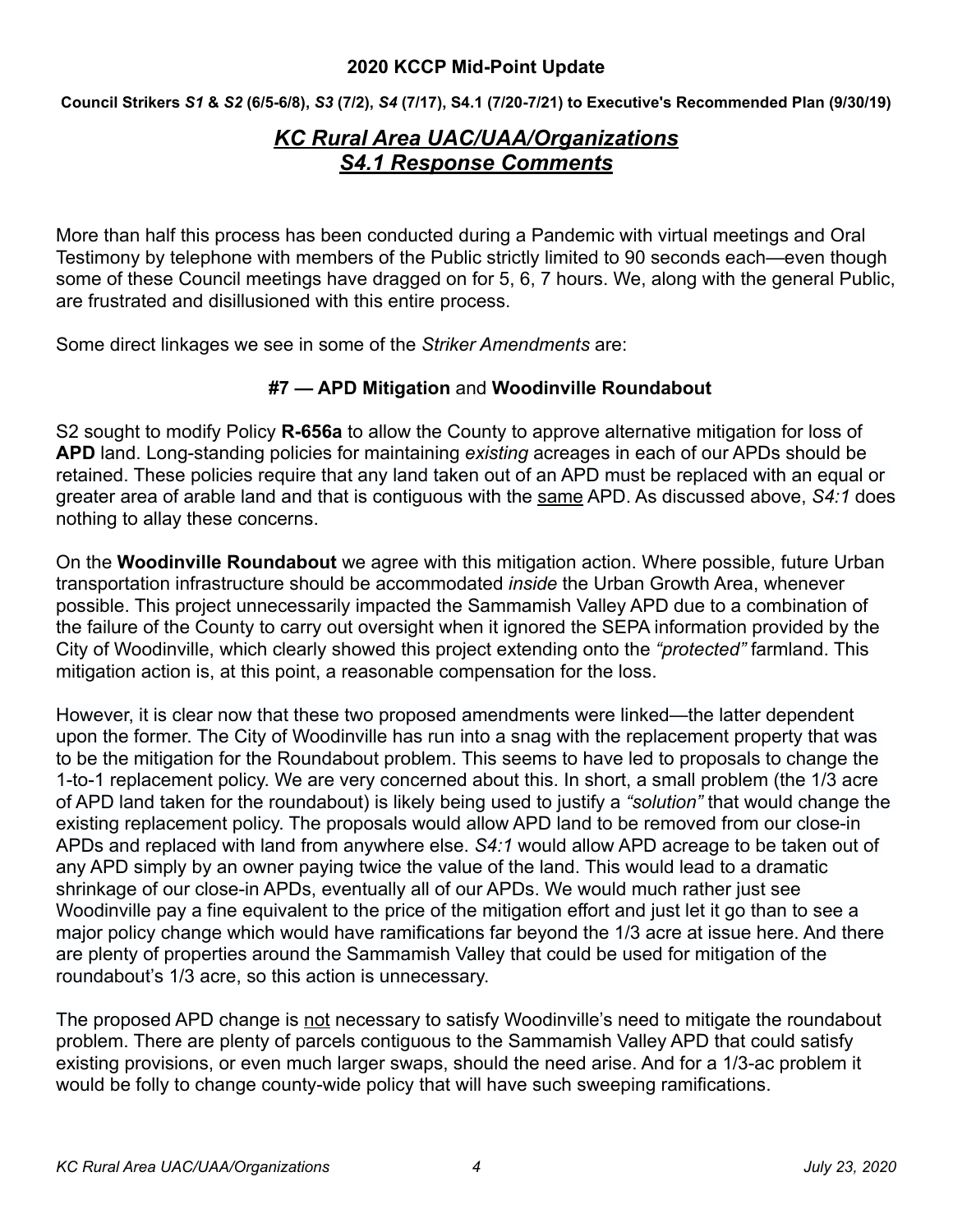**Council Strikers** *S1* **&** *S2* **(6/5-6/8),** *S3* **(7/2),** *S4* **(7/17), S4.1 (7/20-7/21) to Executive's Recommended Plan (9/30/19)** 

## *KC Rural Area UAC/UAA/Organizations S4.1 Response Comments*

#### **4:1 Program** and **#8 — Snoqualmie Interchange**

*S2* called for the **4:1 Program** to be changed to accept a *"reduced ratio"* for "*high-conservation properties."* Fortunately, the concerns of our organizations and those of many others were heeded by the Council and it decided to retain the *existing* KCCP language.

In *S2* we also were concerned about what was being proposed with the **Snoqualmie Interchange**, where proposed changes clearly were to solve a parcels' owner's *"problem"* and, in turn, open the door to similar requests from others across the County. In fact, we were concerned for any unanticipated private developments adding new congestion, an outcome that would thwart the original public purpose of new or improved infrastructure. We called for studies here to only consider if and how rezoning of these lands could be accomplished under *existing* County policies and programs like 4:1 or TDR, without altering such policies and programs in any way that opens new loopholes for other Rural lands to seek rezoning. Fortunately, *S4.1* has scaled back the original *S2* proposal and placed such studies in the *Snoqualmie Valley/Northeast King County CSA Subarea Plan* timeline.

#### **Non-Resource Industrial Uses in the Rural Area** and **#13 — Pacific Raceways Map Amendment**

**Non-Resource Industrial Uses in the Rural Area** were addressed in *S2*, which sought to *"Modif(y) Policy R-512 to limit new industrial-zoned lands to existing sites or those that have long been used for industrial or comparable purposes with similar impacts."* This was completely inconsistent with existing policy and the *SEPA* review. Changing wording that states there are three sites to citing three named sites simply as *"examples"* and changing policies to allow sites to be zoned Industrial if they have *"long been used"* for *"comparable purposes with similar impacts"* to industrial. Clearly, these were last-minute changes that were not well thought-out, nor vetted, and had no place in the *Update*, as they would have allowed *new* sites to be added during any annual update and allow them to be located anywhere in the Rural Area. Fortunately, the concerns of our organizations and those of many others were heeded by the Council and it decided to retain the *existing* KCCP language, as Industrialscale facilities simply do not belong in the Rural Area.

Multiple Striker Amendments have sought to change the original ill-conceived **Pacific Raceways Map Amendment**. *S4.1* continues to address the many concerns expressed by our organizations and the general Public. However, there is no doubt that parts of the original Pacific Raceways Map Amendment were completely dependent upon the proposed language changes in the Policies **R-512** through **R-515**. In fact, the *SEPA* review pretty much state so. Fortunately, the Council has backed away from this dependency on those policies being changed, as it has dropped such changes. But, problems remain with the Pacific Raceways Map Amendment, as we detail above.